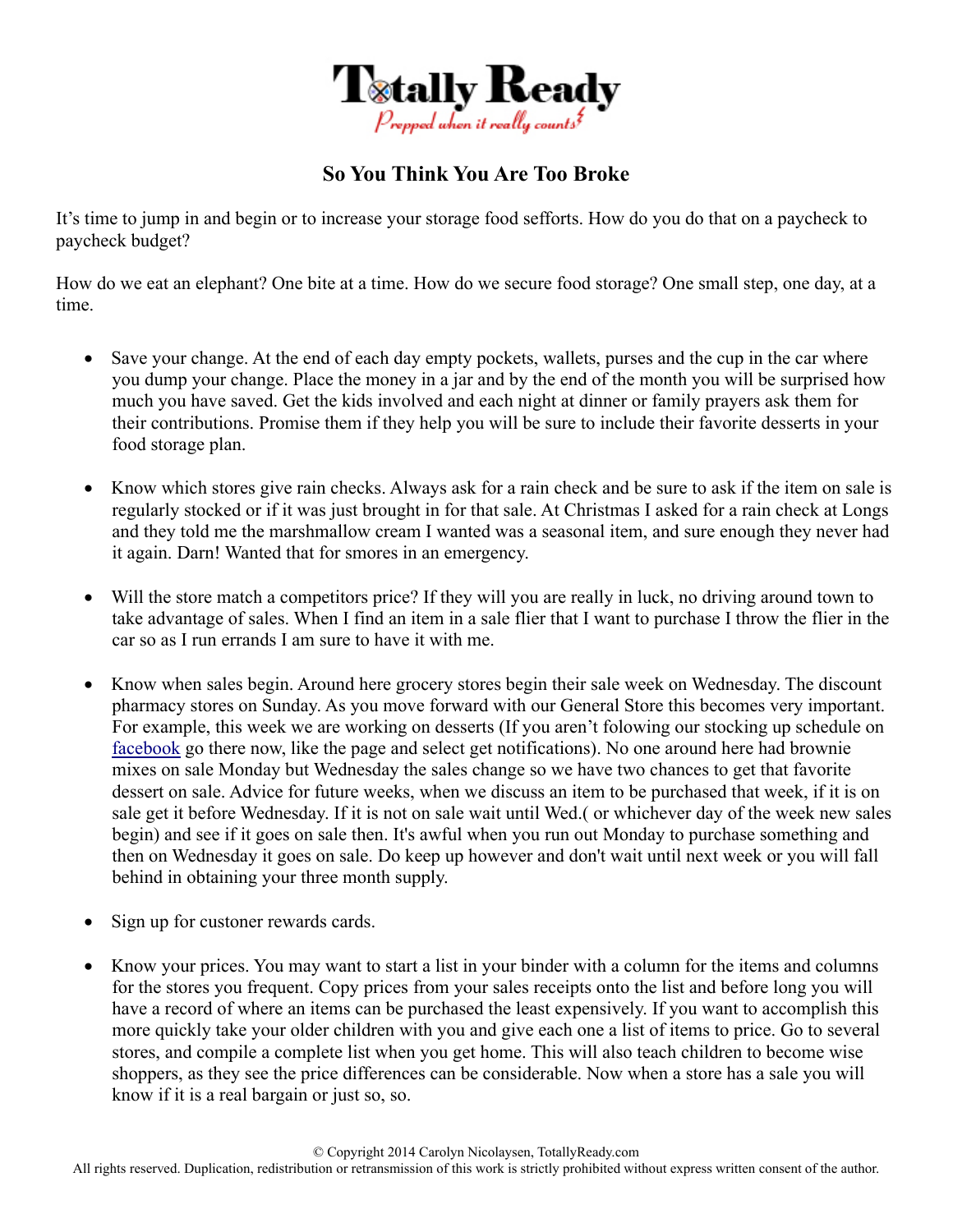

- Remember the seasonal sales. Many grocery store items are on sale every six weeks. Others have a 12 week cycle and some are seasonal. We will add seasonal items to your General Store when it is appropriate but you should also have your own list of those times for when you are restocking as you rotate.
- Coupons can be found in many places. Newspapers; the Sunday paper, local coupons appear in weekday ads, paper carriers often have extra papers, some schools supply newspapers to classrooms and you may be able to get the old papers and clip the coupons (get to know a teacher) and of course there are many internet sites now where you can print coupons. Share with friends. Ask friends for their newspapers or begin a swap group at work, church or with other soccer moms. Magazines have coupons. If you find one while waiting in the dentist's office or at the hairdresser ask if you can clip it.
- Wash your own car. When you wash your car fill a bucket with soapy water. Rinse the car, turn off the water, soap up the car, rinse again and turn off the water as you dry and clean the inside.
- Cook from scratch. Cookies and bread are much, much cheaper to make at home. Some packages foods such as pasta dinners may seem cheap but they are so small yu need several to feed a family and you still need to add veggies and a protein.
- Take your food and drinks with you when traveling or going to your childrens sporting events. Pack a lunch or just the fixins and stop at a park or nice rest area to eat.
- Eat breakfast for dinner. To stretch your food budget and free up money for storage items, eat breakfast for dinner at least once a week. Last night we had eggs, hash browns, applesauce and juice for dinner. All made from scratch, of course. The eggs were 40 cents, potatoes 20 cents, onion 10 cents, butter 5 cents, applesauce 50 cents, juice 50 cents, for a total of \$1.75 for an entire meal for two. For fun figure out what you spent on dinner last night. How much could you have saved by eating breakfast for dinner instead?
- Keep your freezer full. Really full. If you can't afford to stock it with meat them fill old juice bottles with water and freeze them. This is great in a power outage, they keep foods frozen longer and provide safe drinking water when they melt. The more full the freezer the less electricity it takes to keep the temperature below freezing.
- Hang out the laundry. I don't like to dry towels on a line because they are stiff but I love the smell and feel of other items that are line dried. This may be a necessity during a power outage so you should have a way to do this planned out just in case. Practice now and save money.
- Make your own laundry detergent.
- Replace ceiling fixtures with fans. They are great! Most times you will not need the air conditioning at all, or at least very little if you keep your fans cranked up. Ceiling fans are also great for the patio as they allow you to spend more time outdoors during hot months. More time outdoors means less time needing an air conditioner.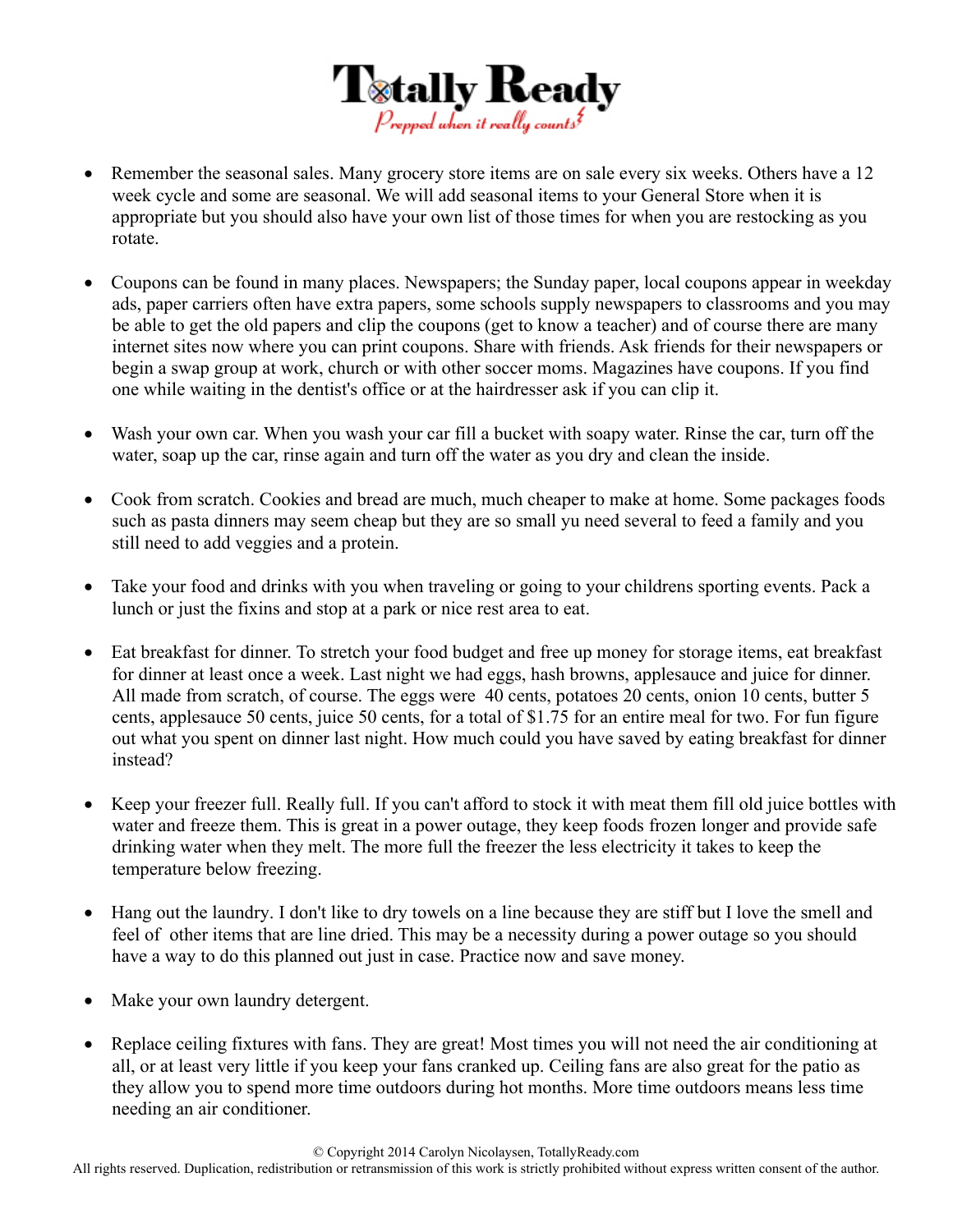

- Split the cost of a babysitter with friends when you want to go out. You babysit one week and they return the favor the next. Naturally this is only a good strategy when you have children of similar ages and only a few between you.
- Eat dinner at home. If you like to go out for a date night with your honey, eat BEFORE you go out. Find a great restaurant or ice cream parlor and just have a great dessert. If you want to eat out occasionally, find out what nights your favorite hangouts have special deals or if they have hours with reduced pricing. Many places offer the same meals at a reduced price before "rush hour", from 4-5 o'clock, for example.
- Eliminate checking account fees. I hate bank fees. With so many free checking account plans available, there's no reason to pay a fee. And if the bank happens to charge you one, ask them to reverse the fee or take your business to another bank.
- Recycle old clothes. Cleaning out closets not only declutters and makes you feel better but it can also provide hours of entertainment for kids. Take those old clothes and shoes, clean them up and give them as birthday gifts to be use for dress up. If dresses are too long either hem them with iron on hemming tape or just cut them off. If you sew cut the clothes down and remake them for younger family members. If you don't sew now is a great time to learn.
- Learn to Cook. Really. There are so many cooking shows on TV now and most of us have a friend or family member who we look forward to inviting us over for dinner because they are such great cooks. Ask one of those great chefs to teach you or watch a food show with a paper and pencil and take notes. Once you learn a few basics you will be able to create yummy meals from scratch, much less expensive than prepared foods.
- Save leftovers. When you are preparing a recipe and have left over onion, celery, or peppers chop them up and store them in the freezer until you need that ingredient again. We have all thrown away extra ingredients because they degrade to the point of yuk and we toss them. Frozen ingredient veggies such as these are not good to use in fresh foods but they are great for casseroles, soups, stews and even Thanksgiving stuffing.
- Use leftovers. I usually purchase whole chickens when they are on sale, big...savings, and bake them for a meal. There are always leftovers. I have a family who does not really enjoy having the same meal two days in a row. How do I use left over chicken? There are so many ways...chicken and rice, chicken tacos, chicken enchiladas, chicken fajitas, chicken cacciatore, chicken salad, Chinese chicken salad, chicken pot pie and the list goes on... These are all also great alternatives for what to do with all that left over turkey at Thanksgiving. All left over meats should be looked at not as leftovers but as an ingredient for another meal.
- Never turn down free food. I had someone jokingly say they always lock their car during the summer when they park in the church parking lot or they come out to find a bag a zucchini in the back seat. Many foods that our friends grow can be easily canned or frozen, another skill to learn if your don't know how. Others, like zucchini, are not great canned. It is good frozen for use in soups and stews but I like to use it as an ingredient first, and then freeze it. This can be done with all sorts of foods. Make

All rights reserved. Duplication, redistribution or retransmission of this work is strictly prohibited without express written consent of the author.